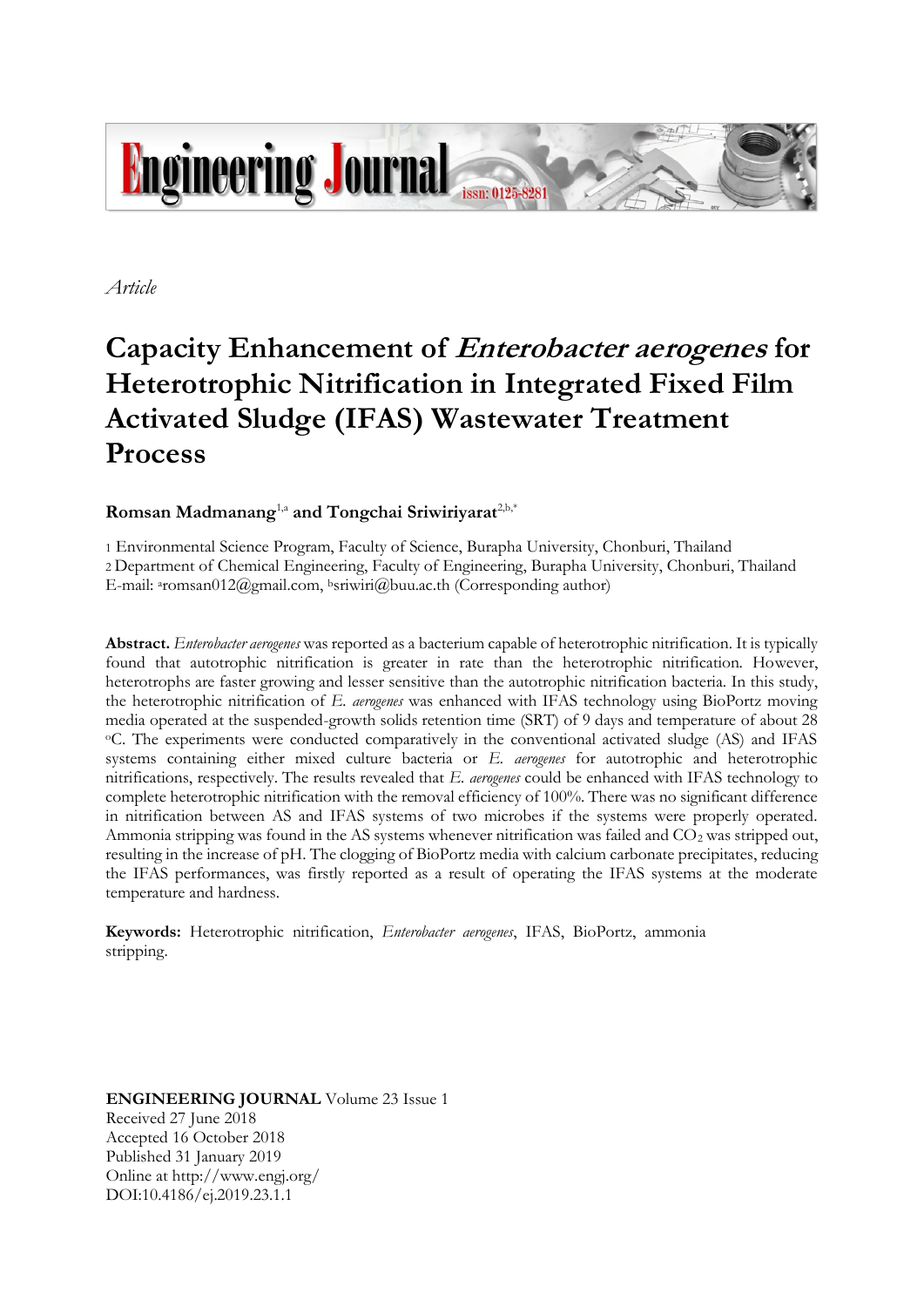#### **1. Introduction**

Biological ammonium removal process or nitrification in the wastewater treatment system is generally accomplished by autotrophic or heterotrophic nitrification. For autotrophic nitrification, ammonia is oxidized to nitrite by ammonia-oxidizing bacteria (AOB) with the nitritation process and nitrite is further converted to nitrate by nitrite-oxidizing bacteria (NOB) with nitratation reaction. Heterotrophic nitrification is not reported to have a significant contribution for nitrification in the wastewater treatment system as compared with the autotrophic nitrification because the heterotrophic nitrification is not conserved the energy for ATP production; therefore, cell yield from the nitrification does not occur [1]. The microbes must oxidize the organics as their energy source for cell growth. Furthermore, the enzymes required for heterotrophic nitrification are probably different from the autotrophic nitrification [2]; however, Robertson and Groffman [3] suggested that the pathway for heterotrophic nitrification is possibly the same as autotrophic nitrification. Ammonia is oxidized to hydroxylamine with ammonia monooxygenes (AMO), which is further oxidized by hydroxylamine oxidase (HAO) to nitrite. Subsequently, nitrite is oxidized by HAO to nitrate [4]. In addition, the heterotrophic nitrification rate is typically lower than the autotrophic nitrification [5-6]. However, bacteria with a capable of heterotrophic nitrification is beneficial to the treatment of wastewater in the competitive systems such as AS process because the competition between heterotrophs and autotrophs for oxygen could be minimized.

*E. aerogenes*, a facultative heterotrophic bacterium [7] and formerly known as *Aerobacter aerogenes* [8], is capable to perform heterotrophic nitrification under aerobic condition [1, 3]. It was discovered recently that *E. aerogenes* is a bacterium with a capable of degrading acrylamide, which is a carcinogen and hazardous compound [9], at the concentration as high as 5,000 mg AM/L in the culture media [10]. However, Jangkorn et al. [11] reported that *E. aerogenes* in the pilot-scale SBR wastewater treatment system could not degrade acrylamide as much as it was reported due to the inhibition of free ammonia nitrogen (FAN). The FAN was accumulated in the SBR systems because heterotrophic nitrification of *E. aerogenes* was failed as a result of the accumulation of intracellular polyphosphate granules in the cells due to nutritional deficiency and unfavorable environmental conditions [12]. Less energy was available for heterotrophic nitrification when *E. aerogenes* accumulated the polyphosphate granules [12].

To increase the amount of biomass in the wastewater treatment plant (WWTP) without causing overloading problems on the final clarifier, the IFAS technology has been widely used to sustain biomass for enhancement of nitrification at low temperatures [13-14] and to enhance capacity and stability of activated sludge system [15]. The IFAS technology is a hybrid system containing both suspended-growth and attachedgrowth biomasses. It can reasonably be hypothesized that if *E. aerogenes* could be cultured in the IFAS wastewater treatment system even though the heterotrophic nitrification rate is lower than the autotrophic nitrification, the capacity of WWTP system for heterotrophic nitrification could be enhanced. The AM biodegradation in the IFAS SBR system could be increased.

In this study, the heterotrophic nitrifications of *E. aerogenes* in the SBR wastewater treatment systems operated with the conventional AS and IFAS modes under aerobic condition were comparatively evaluated and the results were compared with the autotrophic nitrifications of mixed culture bacteria in the similar systems.

#### **2. Materials and Methods**

#### **2.1. Reactor Setup and Operation**

The experiments were conducted in four bench-scale (10 L) Sequencing Batch Reactor (SBR) wastewater treatment systems, named herein as AS-1, IFAS-1, AS-2, and IFAS-2 as illustrated in Fig. 1, in the Environmental Engineering laboratory (Burapha University, Thailand) at the operating liquid temperature of  $\sim$  28 °C. The AS-1 and AS-2 systems were operated as conventional activated sludge process, which is the suspended-growth system. For comparison, the IFAS-1 and IFAS-2 were the IFAS process containing both suspended-growth and attached-growth systems. Both IFAS systems were integrated with BioPortz moving media (ENTEX Technologies, Inc., USA) at the filling media fraction of 30% (3 L or 510 media). The BioPortz media is made from the high-density polyethylene (HDPE) with the specific surface area of 576 m<sup>2</sup>/m<sup>3</sup> [16] and the specific gravity of 0.96, resulting in the specific surface area of 1.73 m<sup>2</sup> in both IFAS systems. Pure culture of *E. aerogenes* was inoculated into both AS-1 and IFAS-1 systems and the mixed culture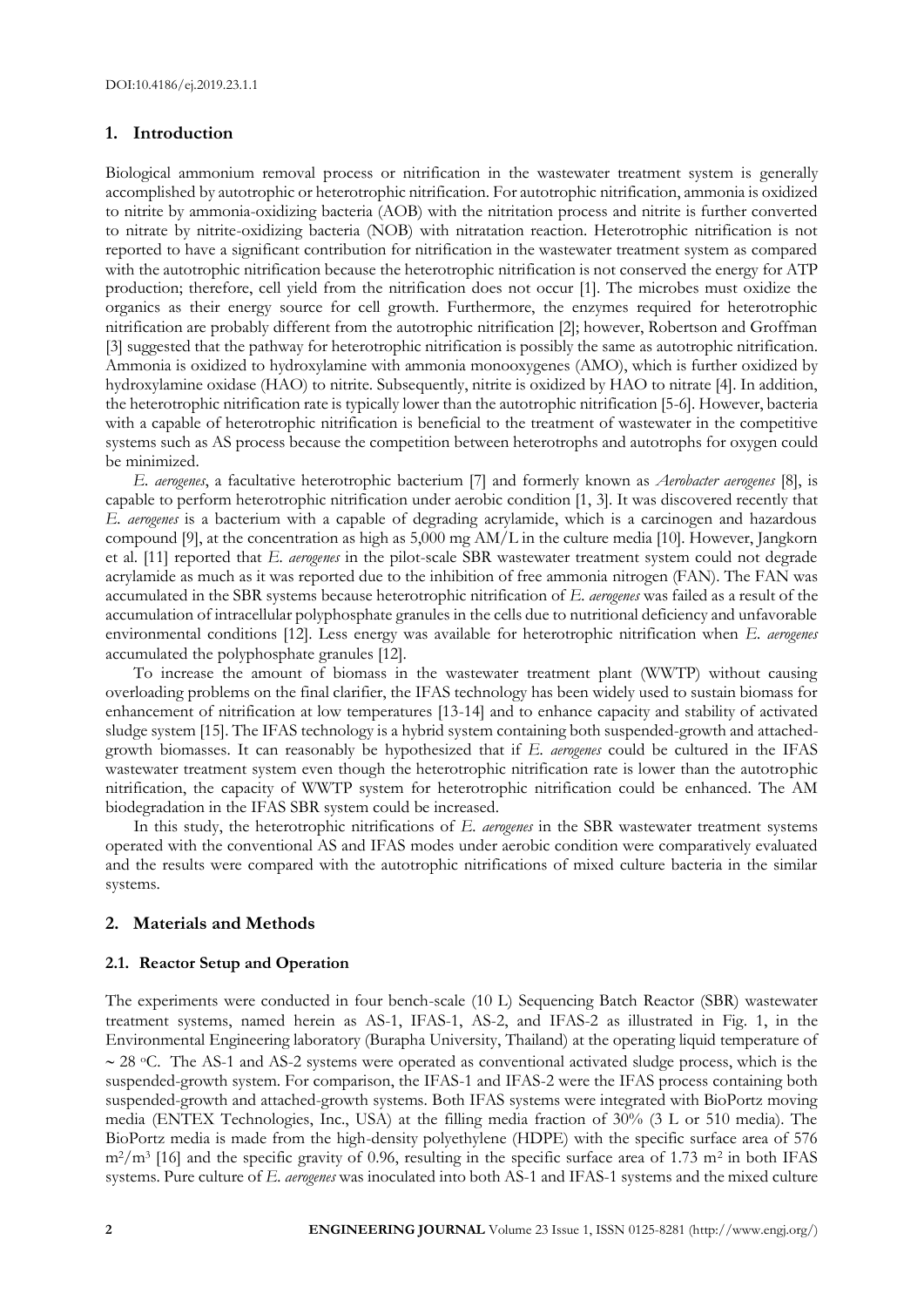of bacteria was seeded into both AS-2 and IFAS-2 systems. *E. aerogenes* was cultured by following the methodologies as described by Jangkorn et al. [11]. Freeze-dried of *E. aerogenes* was resuscitated in the Wminimal medium to obtain *E. aerogenes* colonies for the incubation period of 48 h [17]. Subsequently, *E. aerogenes* colonies were transferred to sterile liquid culture of W-minimal medium for the enrichment, shaking for 24 hours with the mixing speed of 200 rpm at the temperature of 30  $\degree$ C. The bacterial suspension was adjusted with a 0.5 McFarland standard [18]. Further enrichment of *E. aerogenes* was conducted in a 3-L reactor fed with synthetic wastewater. Finally, *E. aerogenes* was transferred to 10-L AS-1 and IFAS-1 SBR systems. The mixed culture of bacteria taken from a pilot-scale biological nitrogen removal (BNR) wastewater treatment system located in the same laboratory was seeded to the AS-2 and IFAS-2 systems. Each SBR system was operated with two cycles per day consisting of five operating periods of each cycle (12 h), i.e., 15 min filling, 10 h aerobic reacting, 1 h settling, 15 min decanting, and 30 min idling. Three small air fine stone diffusers were installed into each SBR system to provide the dissolved oxygen (DO) at the concentrations of  $\sim$  6.0-7.0 mg O<sub>2</sub>/L and to suspend the fixed film media in the IFAS-1 and IFAS-2 systems. Two air pumps with a capacity of 60 L/min each were used to supply oxygen of which each pump provided oxygen for two SBR systems.



Fig. 1. Four SBR systems containing *E. aerogenes* and mixed culture bacteria operated as AS and IFAS configurations.

All SBR systems were operated at a nominal hydraulic retention time (HRT) of 24 h with the exchange volume ratio of 50%; therefore, the effluent volume of 5.0 L was decanted each cycle. However, the HRT of both IFAS-1 and IFAS-2 systems were reduced to 23 hours at the beginning of experiments as a result of the bulk volume displacement of BioPortz media. The liquid volume displacement of BioPortz media was about 5%; thus, the liquid volume of IFAS systems decreased from 10.0 L to 9.5 L. Furthermore, the suspendedgrowth biomass was wasted directly from the reactor at the end of reacting period to obtain the operating suspended-growth solids retention time (SRT) of about 9.0 days. The reactor volumes of both IFAS systems were adjusted to take the bulk volume displacement of BioPortz media into account for the SRT calculation. Throughout the studies, all AS and IFAS systems were fed with synthetic wastewater preparing from chemicals as listed in Table 1 dissolved in a 40-L tap water. The wastewater characteristics were as follows: total chemical oxygen demand (TCOD) of about 400 mg COD/L, total kjeldahl nitrogen (TKN) of about 40 mg N/L, pH of 7.2, and total suspended solids (TSS) of 80 mg SS/L.

### **2.2. Measurement and Analysis**

The systems were operated and monitored for about 6 months until the quasi-steady state conditions were achieved. This set of data was referred to as Dataset I. To evaluate the systems at a long operating period under same operating conditions, a set of samples called as Dataset II was collected again after continuously operating the systems for about 10 months. The samples were analyzed for several parameters including mixed liquor suspended solids (MLSS), mixed liquor volatile suspended solids (MLVSS), TCOD, and Soluble COD (SCOD)(Closed Reflux, Titrimetric Method), TKN (Semi-Micro-Kjeldahl Method), ammonium nitrogen (NH<sub>4</sub>+-N) (Phenate Method), nitrite nitrogen (NO<sub>2</sub>-N) (Colorimetric Method), and nitrate nitrogen (NO<sub>3</sub>-N) (Brucine Method), pH (Cyberscan pH510, Eutech Instruments), and DO (Cyberscan DO110,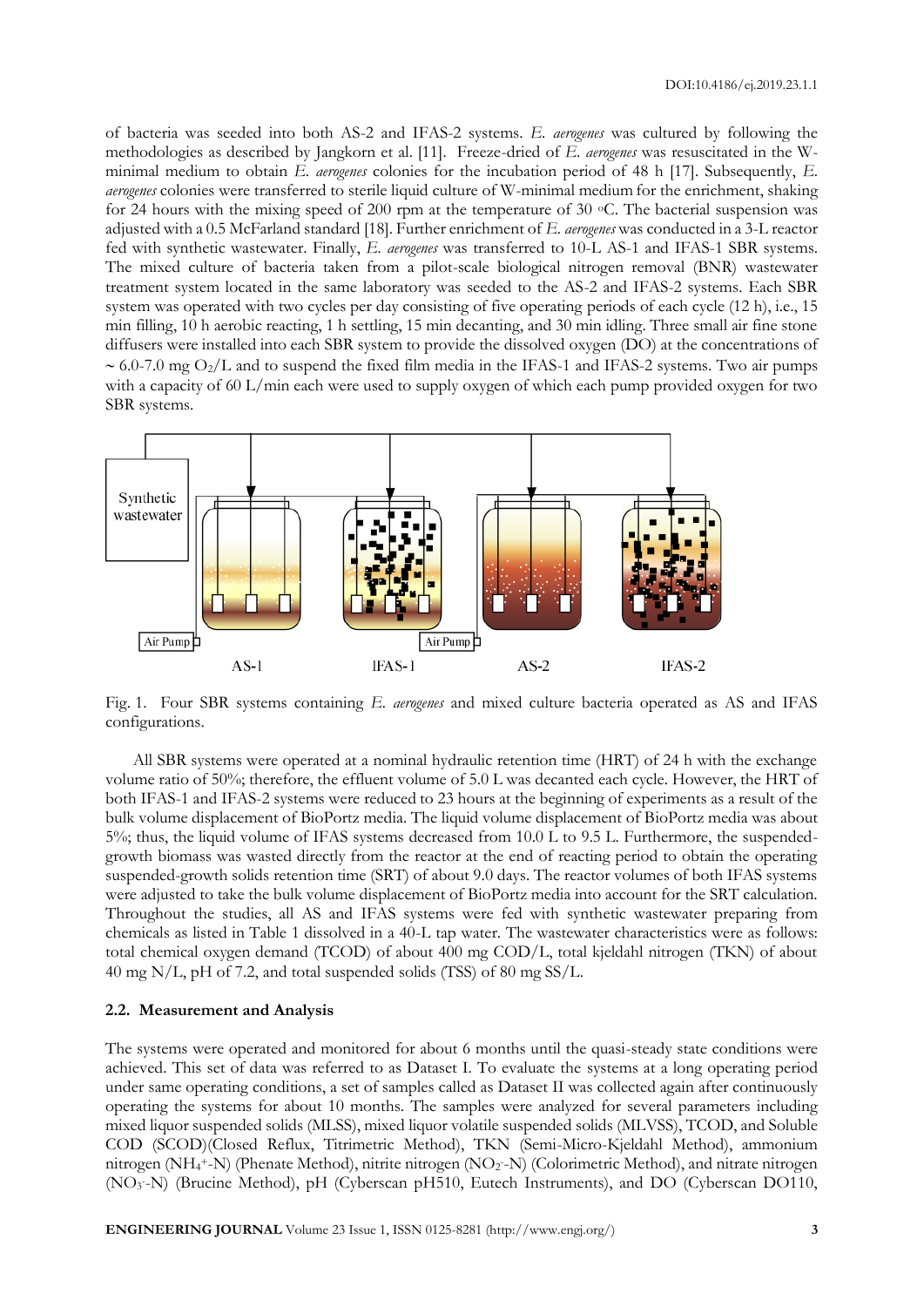Eutech Instruments). These parameters were measured in accordance with Standard Methods for the Examination of Water and Wastewater [19]. For SCOD, ammonium, nitrite and nitrate measurements, the glass membrane filter paper with  $0.45\text{-}$  m was used to remove the particulates in samples after centrifuging at 10,000 rpm for 10 min.

| Chemicals             | Amount                                                  |                  |
|-----------------------|---------------------------------------------------------|------------------|
| Sucrose               | Commercial Grade, Wangkanai, Thailand                   | 12.0 g           |
| CH <sub>3</sub> COONa | Industrial Grade of 58.8%, Sinoway International, China | 24.0 g           |
| $K_2HPO_4$            | Food Grade of 99.2%, Young Jin Chemical, South Korea    | 2.0 g            |
| $KH_2PO_4$            | ACS Grade, VWR Chemicals, EC                            | 4.0 g            |
| NaHCO <sub>3</sub>    | Food Grade of 99.5%, Tianjin Soda Plant, China          | $20.0$ g         |
| NH <sub>4</sub> Cl    | Industrial Grade of 99.5%, Tianjin Soda Plant, China    | 9.0 g            |
| MgCl <sub>2</sub>     | Industrial Grade of 47%, Dead Sea Works, Ltd., Israel   | 2.8 g            |
| CaCl <sub>2</sub>     | Food Grade of 74.0%, Young Jin Chemical, South Korea    | 1.6 <sub>g</sub> |

Table 1. The compositions of synthetic wastewater in a 40-L tap water.

To quantify the amount of attached biomass in the BioPortz media, two BioPortz media were randomly collected from each IFAS system. A high-pressurized water jet made by a syringe connecting with a small pipette tip was used to clean the biomass out from the BioPortz into a beaker. The liquid volume in the beaker was increased to 100 mL with the distilled water. The 5-mL samples were subsequently collected for MLSS and MLVSS analyses. The MLSS and MLVSS concentrations obtained were used to calculate the total attached biomass of the 510-BioPortz media. In addition, equivalent MLSS and MLVSS concentrations of the attached biomass were calculated by dividing the total amount of biomass by the volume of reactor so that both suspended and attached biomasses could be indicated with total MLSS and MLVSS for the comparisons between the conventional AS and IFAS systems.

## **3. Results and Discussion**

#### **3.1. Sludge Productions of E. aerogenes and Mixed Culture Bacteria**

Four SBR systems were operated under the same experimental conditions until all systems reached the quasisteady state conditions at which biomass and substrate concentrations were approximately the same over a period of time. At the quasi-steady state conditions of both datasets I and II, samples were collected to determine the amounts of suspended-growth biomass in all AS and IFAS systems and the amounts of attached biomass from the IFAS-1 and IFAS-2 systems. The MLSS and MLVSS concentrations including biofilm density of all SBR systems are listed in Table 2. For dataset I, it appears that MLSS and MLVSS concentrations of the IFAS-1 and IFAS-2 SBR systems containing *E. aerogenes* and mixed culture bacteria, respectively, were lower than the AS-1 and AS-2 systems because the substrates were partially used for the attached growth of microbes in the BioPortz media. As a result of the growth of attached biomass in the BioPortz media, the liquid volume displacement was increased from 5% to 12.8%, resulting in the liquid volume of about 8.3 L and the HRT of about 21 hours in both IFAS systems. If the attached biomass was taken into account for total biomass in the treatment systems, it was found from the total MLVSS in Table 2 that the installation of BioPortz enhanced the amount of biomass in the IFAS systems. In addition, the biofilm density of *E. aerogenes* in the IFAS-1 system was significantly lower than the mixed culture bacteria in the IFAS-2 system because *E. aerogenes* was purely cultured in the system and conducted heterotrophic nitrification; thereby, energy was consumed and cell yield was limited [20]. In contrast, the IFAS-2 contained mixed culture bacteria consisting of heterotrophic and autotrophic bacteria, which could oxidize organics and ammonium as energy sources for the growth; therefore, the growth rates of both bacteria were not limited. Furthermore, the MLVSS/MLSS ratios of *E. aerogenes* from the AS-1 and IFAS-1 systems as shown in Table 2 were relatively high, indicating that the accumulation of intracellular polyphosphate was not accumulated in this study. Jangkorn et al. [11] reported that *E. aerogenes* accumulated intracellular polyphosphate granules when the growth rate of *E. aerogenes* was limited, which could be indicated by low MLVSS/MLSS ratios. For the attached biomass in the BioPortz media, it was found from the dataset I that the MLVSS/MLSS ratios were 0.92 and 0.82 in the IFAS-1 and IFAS-2 systems, respectively, indicating that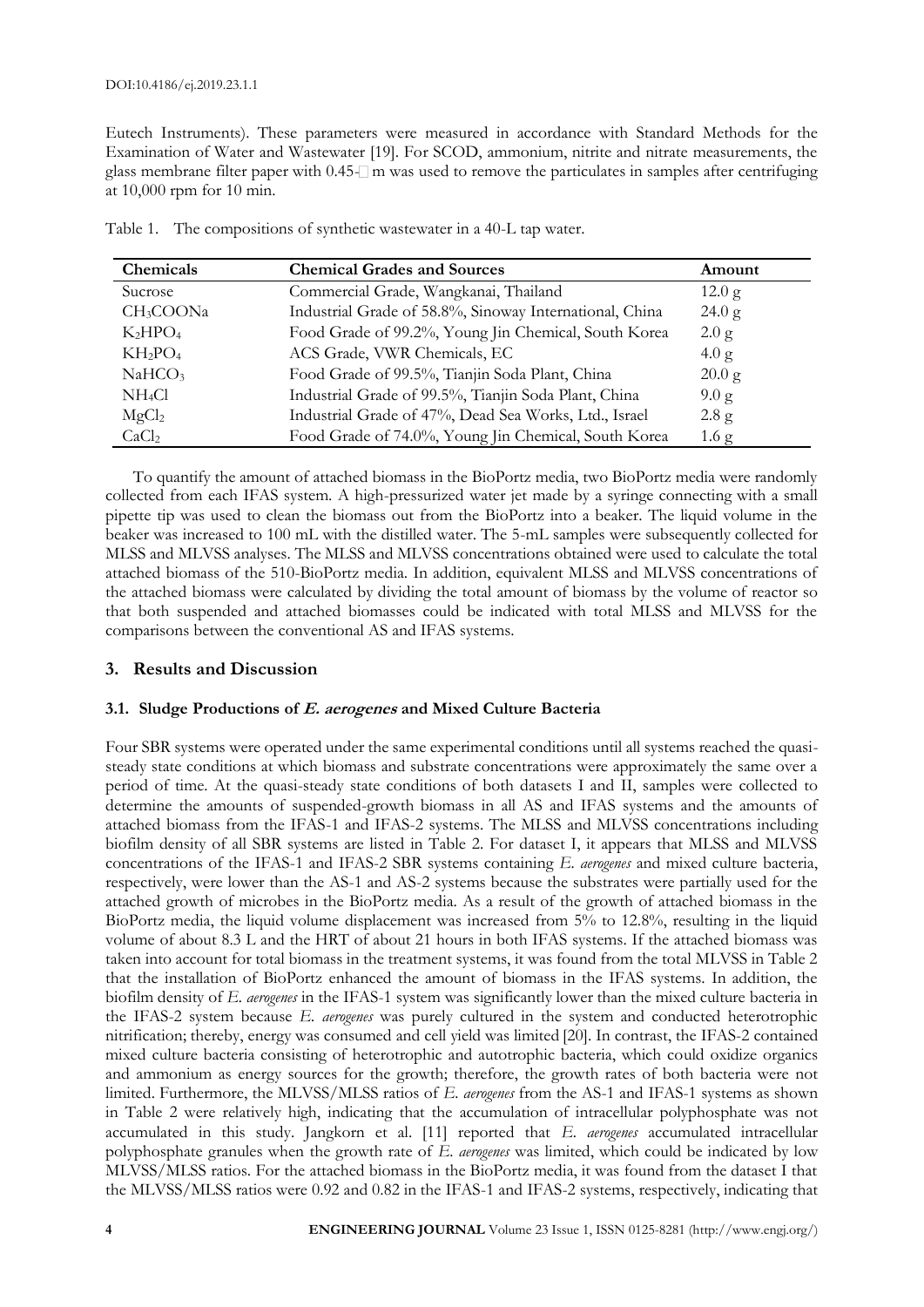both microbes did not accumulate significant amount of inorganic compounds in the cells. It is expected that heterotrophic nitrifications of *E. aerogenes* were substantial in the AS-1 and IFAS-1 systems.

| Dataset | System | <b>MLSS</b><br>(mg SSL) | <b>MLVSS</b><br>(mg VSS/L) | <b>MLVSS</b><br>/MLSS | <b>Biofilm</b><br>$(g/m^2)$ | <b>Biofilm</b><br><b>MLVSS</b><br>/MLSS | Total<br><b>MLVSS</b><br>(mg VSS/L) |
|---------|--------|-------------------------|----------------------------|-----------------------|-----------------------------|-----------------------------------------|-------------------------------------|
|         | $AS-1$ | $1033 \pm 128$          | 883±92                     | 0.86                  |                             |                                         | 883                                 |
|         | $AS-2$ | $1218 \pm 60$           | 1010±47                    | 0.83                  |                             |                                         | 1010                                |
|         | IFAS-1 | 868±115                 | 773±95                     | 0.90                  | 14.4                        | 0.92                                    | 2660                                |
|         | IFAS-2 | 780±116                 | 770±116                    | 0.99                  | 23.4                        | 0.82                                    | 4825                                |
| H       | $AS-1$ | 913±54                  | $903 \pm 54$               | 0.99                  |                             |                                         | 903                                 |
|         | $AS-2$ | $855 \pm 42$            | 845±42                     | 0.99                  |                             |                                         | 845                                 |
|         | IFAS-1 | $1233 \pm 60$           | $1223 \pm 60$              | 0.99                  | 10.9                        | 0.59                                    | 3110                                |
|         | IFAS-2 | 1668±127                | 1613±97                    | 0.97                  | 15.0                        | 0.60                                    | 4214                                |

Table 2. MLSS and MLVSS concentrations of *E. aerogenes* and mixed culture bacteria in the AS and IFAS systems.

Total MLVSS = suspended MLVSS + equivalent MLVSS (biofilm); AS-1 and IFAS-1 contained *E. aerogenes*; AS-2 and IFAS-2 contained mixed culture bacteria.

Subsequently, the quasi-steady state data were collected again after running all systems in parallel for about 10 months after collecting the first dataset. It appears from the experimental data for dataset II in Table 2 that the amounts of suspended-growth biomass in the IFAS-1 and IFAS-2 systems increased significantly as compared with the dataset I. On the other hands, the biofilm densities of IFAS-1 and IFAS-2 in the BioPortz media decreased considerably. It explains from the observations of biomass samples during the MLSS and MLVSS measurements that the biomass contained calcium carbonate scales; thus, the specific surface area inside the BioPortz media for the attachment of microbes must be reduced. The MLVSS/MLSS ratios of attached biomass as listed in Table 2 were 0.59 and 0.60 in the IFAS-1 and IFAS-2 systems, respectively. The total hardness of synthetic wastewater was about 120 mg CaCO<sub>3</sub>/L. It is generally known that the calcium carbonate solubility product (Ks) decreases with increasing temperature. In addition, the pH values were increased to about 8.5 in all SBR systems due to the stripping of carbon dioxide  $(CO<sub>2</sub>)$  [21]. It is most likely that hardness precipitated as calcium carbonate in the BioPortz media at the moderate temperature of 28  $\degree$ C and pH of 8.5. As listed in Table 2, the suspended-growth biomass concentrations were much lower in the AS-1 and AS-2 system than in the IFAS-1 and IFAS-2 systems. It can be explained that effective volume of IFAS system was significantly less than the AS system due to the volume replacement of BioPortz media. Grady et al [22] indicated that a small bioreactor volume would contain a higher biomass concentration than the one with larger volume at a fixed SRT, flowrate, and substrate mass removed per unit time.

Finally, it is expected that biomass concentrations were higher than the concentrations listed in Table 2 in all SBR systems at the suspended-growth SRT of 9.0 days. The SRT was carefully controlled for all SBR systems. Biomass were not considerably lost from the effluent of SBR systems. The MLSS concentrations in effluents were about 18.8±4.9, 5.8±4.2, 6.0±4.7, and 6.0±3.6 mg SS/L for dataset I and 5.6±4.8, 13.1±8.1, 1.4±1.4, and 4.4±3.2 mg SS/L for dataset II in the AS-1, AS-2, IFAS-1, and IFAS-2 systems, respectively. The pH was slightly above neutral and the operating temperature was controlled at the moderate temperature of 28 oC. It is hypothesized that the synthetic wastewater characteristics in this study limited the growth rates of both microbes, which was probably the alkalinity due to the addition of bicarbonate, or resulted in higher cell maintenances. It was found that the observed yields of microbes were approximately 0.30 and 0.34 g VSS/g COD for dataset I and 0.29 and 0.27 g VSS/g COD for dataset II in the AS-1 and AS-2 systems, respectively. However, the observed yields of biomass in both IFAS systems could not be accurately calculated because the sludge production rate and the COD utilization rate of attached-growth microorganisms on the BioPortz were unknown. It is noted that the observed yield was calculated based on the total suspended-growth biomass production per COD utilization in the AS-1 and AS-2 systems. The suspended-growth biomass produced in the AS-1 and AS-2 systems included both heterotrophs and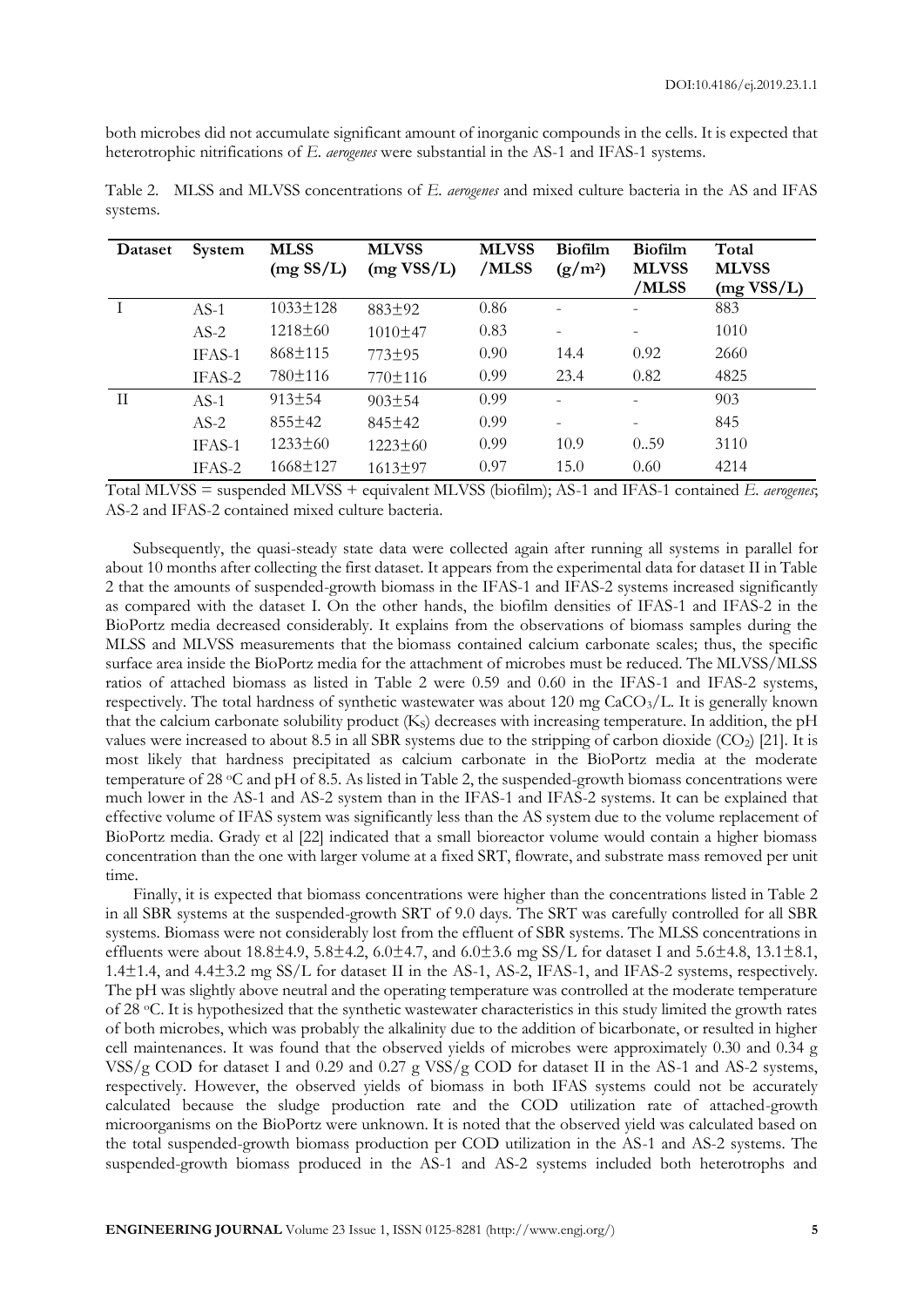autotrophs for the calculations of observed yields because the fraction of heterotrophs and autotrophs was unknown.

#### **3.2. COD Removals of E. aerogenes and Mixed Culture Bacteria**

Figure 2 illustrates the COD concentrations in the synthetic wastewater at different reacting periods in the AS and IFAS systems containing *E. aerogenes* and mixed culture bacteria during the experimental phases I and II. It is noted that the initial COD concentrations in Fig. 2 were the concentrations after mixing between influent COD and COD in the reactors for a few minutes. The COD removals of all systems were approximately the same between the experimental phase I and II; thus, all data were combined. The COD removal efficiencies of both AS-1 and AS-2 systems were about 78% and both IFAS-1 and IFAS-2 systems were 80%, resulting in the effluent COD concentrations of 90 mg COD/L in the AS-1 and AS-2 systems and about 80 mg COD/L in the IFAS-1 and IFAS-2 systems. It appears that all biodegradable organics in the AS and IFAS systems were removed linearly during the reacting period of 10 hours with approximately the same COD removal rates. The COD removal rates of AS-1, AS-2, IFAS-1, and IFAS-2 systems, which were obtained from the slopes of linear lines in Fig. 2, were 7.4, 7.0, 7.4, and 7.6 mg COD/L-h, respectively. Most organics were removed as the results of the operating suspended-growth SRT of 9 days and moderate temperature of about 28 °C. It is evident that both IFAS-1 and IFAS-2 systems were not superior to the AS-1 and AS-2 systems as a result of additional biomass in the BioPortz media.



Fig. 2. COD concentration-time profiles of *E. aerogenes* and mixed culture bacteria in the AS and IFAS systems.

#### **3.3. Heterotrophic Nitrification of E. aerogenes and Autotrophic Nitrification of Mixed Culture Bacteria**

After running several months until the quasi-steady state conditions were achieved in all SBR systems for dataset I, it was found that ammonium removal efficiencies of AS-1 and AS-2 systems were 67.8% and 68.2%, respectively. As illustrated by Fig. 3(a), it appears that the ammonium removals stopped after the reacting period of 6 hours in both AS-1 and AS-2 systems even though the ammonium in the wastewater was not completely exhausted. Figure 4 illustrates the nitrite and nitrate concentrations, resulting from the heterotrophic nitrification of *E. aerogenes* and autotrophic nitrification of mixed culture bacteria in the AS and IFAS systems. As illustrated by Figs. 4(a) and 4(b), the nitrite and nitrate concentrations of both microbes in the AS-1 and AS-2 systems were accumulated minimally in the systems as compared with the ammonium removal efficiencies of about 68%. It was found that the total nitrogen (TN) removal efficiencies of AS-1 and AS-2 systems were 59.3% and 51.2%, respectively. Therefore, it is likely that ammonium nitrogens in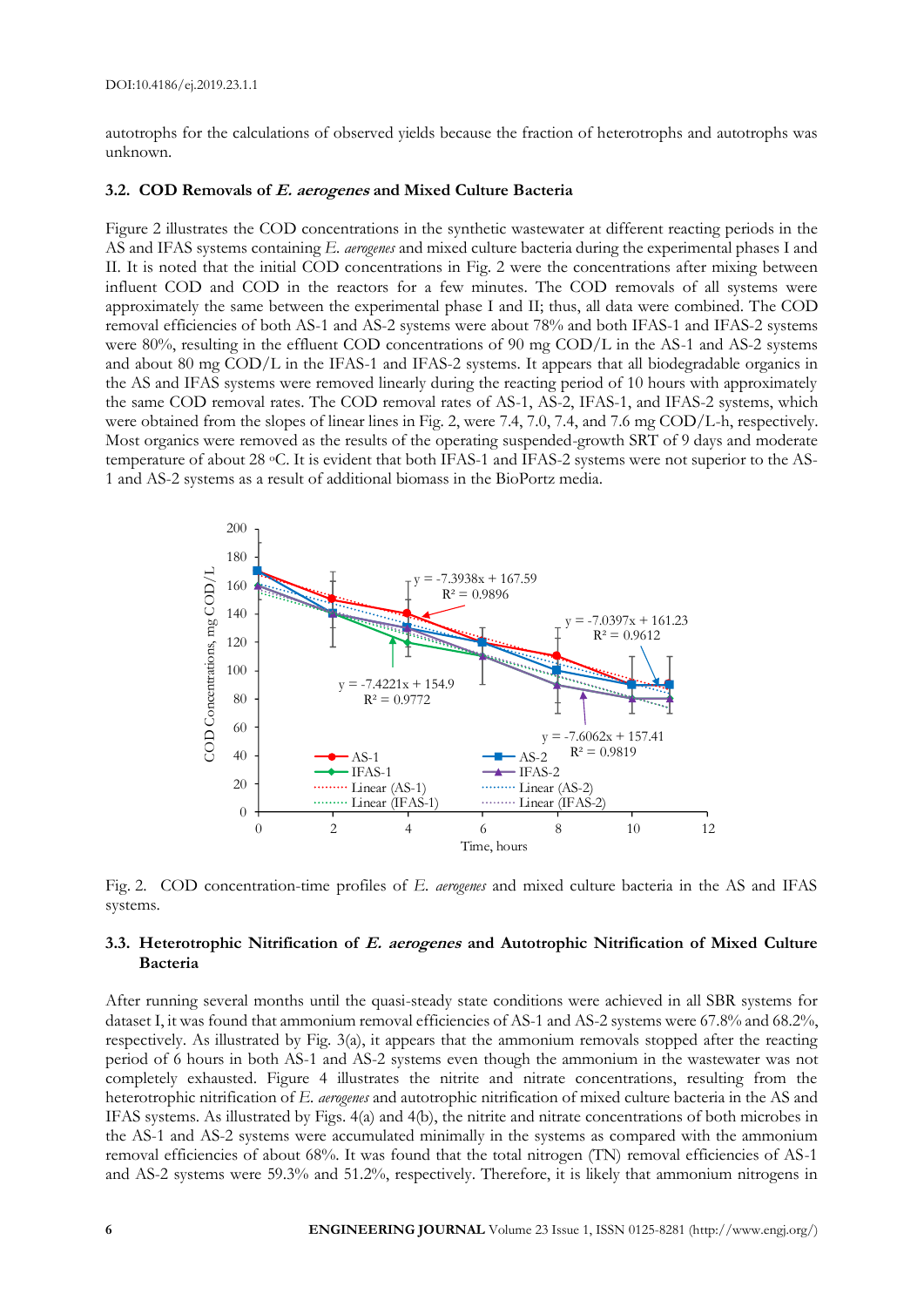both AS-1 and AS-2 systems were not solely removed by heterotrophic and autotrophic nitrifications, respectively. To verify this assumption, the nitrogen mass balances in the AS-1 and AS-2 systems were calculated and the results are illustrated in Fig. 5. The equations for calculating the nitrogen mass balance in the SBR systems were referred to the methodology of Lee et al. [23] with the nitrogen fraction in the waste sludge of 0.1 g  $N/g$  VSS. The total nitrification in the SBR systems was also determined from the mass balance calculations. It was found that the nitrogen mass balances obtained in the AS-1 and AS-2 systems were about 67.3 and 75.6%, respectively. It is evident that certain amounts of nitrogen were lost from the systems. From the calculations, the total ammonium removed from the AS-1 and AS-2 systems were 0.08 g N/cycle, but the oxidized nitrogen (nitrite and nitrate) leaving the AS-1 and AS-2 systems via effluent were only 0.02 and 0.03 g N/cycle or about 25.0 or 37.5%, respectively. It is unlikely to have denitrification in the aerobic zones of both systems in this study because the DO concentrations of about 6-7 mg  $O_2/L$  were maintained. Furthermore, *E. aerogenes* has not been reported to denitrify aerobically the oxidized nitrogen. According to the results from the mass balance analysis, it is clear that *E. aerogenes* in the AS-1 system and mixed culture bacteria in the AS-2 system minimally heterotrophically and autotrophically nitrified ammonium nitrogen. It is confirmed that the heterotrophic and autotrophic nitrifications were inhibited. After the investigations, the causes could not be identified. It is presumed that the growths of all bacteria were limited as indicated by low biomass concentrations due to the wastewater characteristics as discussed previously.



Fig. 3. Profiles of ammonium concentrations versus time of *E. aerogenes* and mixed culture bacteria in the AS and IFAS systems of (a) datasets I and (b) II.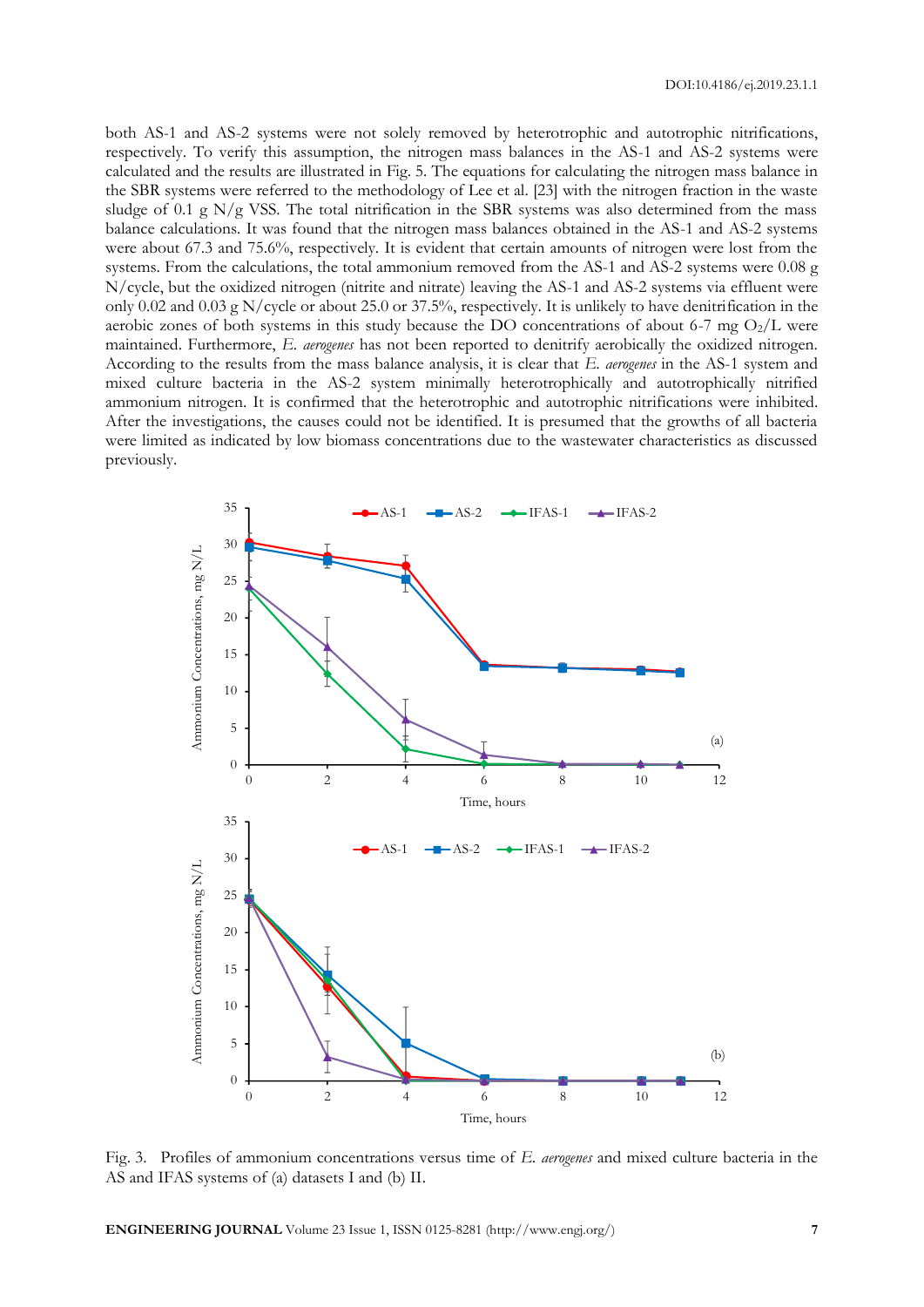

Fig. 4. (a) Nitrate and (b) nitrite concentrations of dataset I and (c) nitrate and (d) nitrite of dataset II of heterotrophic nitrification of *E. aerogenes* and autotrophic nitrification of mixed culture bacteria in the AS and IFAS systems.

Consequently, it was hypothesized that ammonia was removed from both AS-1 and AS-2 systems by using an ammonia-stripping process. According to US.EPA [24], the un-ionized ammonia is about 10.01% of total ammonia species (ammonium and ammonia) at the temperature of 28 oC and pH of 8.20. The pH of wastewater rose from 7.20 to 8.20 due to the failure of nitrification (no acid produced from nitrification) and the stripping of carbon dioxide (CO<sub>2</sub>). According to the Henry constants of CO<sub>2</sub> and FAN, CO<sub>2</sub> is stripped faster than the FAN [21]; thus, promoting the raise of pH and resulting in the stripping of free ammonia nitrogen. Therefore, it is reasonable to presume that ammonium nitrogen was stripped out from the solution due to the moderate temperature of about 28 °C, pH of about 8.2, and turbulence of mixing in the systems [21, 25].

In contrast to the AS-1 and AS-2 systems, both IFAS-1 and IFAS-2 systems completely removed ammonium in the wastewater (100% removal efficiencies) during the reacting period of about 6 hours (Fig. 3(a)), suggesting that both heterotrophic and autotrophic nitrifications of *E. aerogenes* and mixed culture bacteria were enhanced in the IFAS-1 and IFAS-2 systems as a result of additional biomass in the BioPortz media.The TN removal efficiencies of IFAS-1 and IFAS-2 systems were 24.6% and 32.3%, respectively, due to the accumulation of oxidized nitrogen. It confirms that *E. aerogenes* was capable of nitrifying ammonium in the biological wastewater treatment systems to nitrite and nitrate nitrogens, respectively [1, 3]. In fact, the heterotrophic nitrification rate as was greater than the autotrophic nitrification, possibly due to the fact that only *E. aerogenes* was grown in the BioPortz media of the IFAS-1 system where as the BioPortz media in the IFAS-2 system contained both heterotrophic and autotrophic bacteria. It is generally known that there is a competition between heterotrophs and autotrophs for oxygen. However, the nitratation process, which converts nitrite to nitrate, of *E. aerogenes* in the IFAS-1 system as illustrated in Figs. 4(a) and 4(b) could not be successfully converted, indicating available energy was likely limited. In addition, it is also possible that oxygen diffusions into the biofilm of IFAS-1 and IFAS-2 systems were limited.

With the assistance of nitrogen mass balance calculations, the total ammonium removals in the IFAS-1 and IFAS-2 systems were 0.16 g N/cycle. It was found that the oxidized nitrogen in the effluent were 0.15 and 0.13 g N/cycle in the IFAS-1 and IFAS-2 systems, respectively. The oxidized nitrogens in the effluents were less than the total ammonium removed from both systems. As indicated by unidentified nitrogen fractions in Fig. 5, it is possible that denitrification in the aerobic zones, resulting from the anoxic zone inside the biofilm, occurred in the IFAS-1 and IFAS-2 systems. However, the denitrification in the aerobic zone of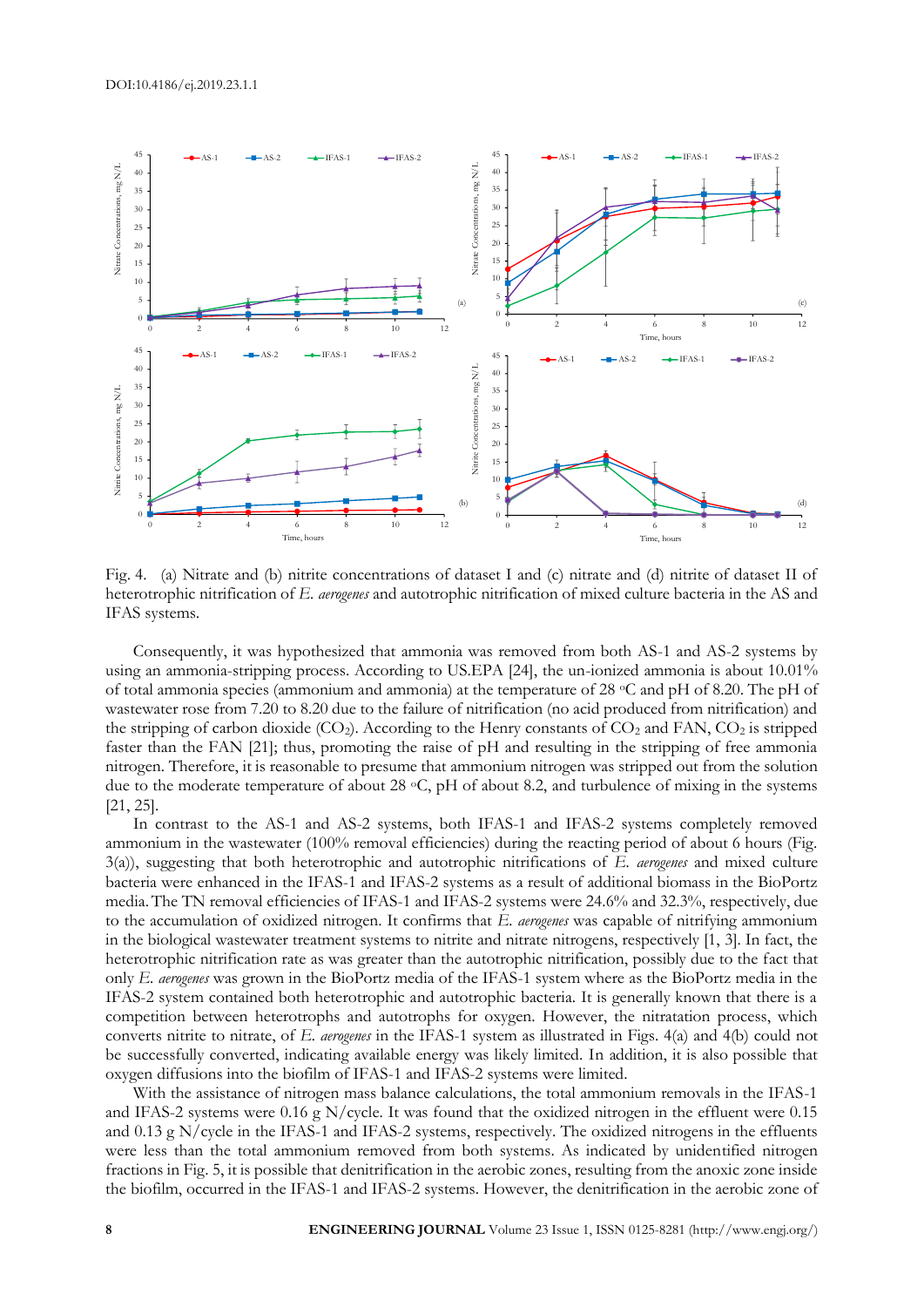DOI:10.4186/ej.2019.23.1.1

IFAS-1 was lesser extent than the IFAS-2 as shown in Fig. 5. It is generally known that oxidized nitrogen could be denitrified in the aerobic zone of IFAS systems [13-14] although the DO concentrations were high. The denitrification in the aerobic zone could take place in the BioPortz media containing heterotrophic denitrifiers and oxidized nitrogens. The COD concentrations of IFAS-1 and IFAS-2 systems were lower than the AS-1 and AS-2 systems as shown in Fig. 2, indicating that more COD was utilized due to the denitrification in the aerobic zone. It was of interest to consider the variations in ammonium, nitrite, and nitrate concentrations in the IFAS-1 and IFAS-2 systems as indicated by the standard deviations in Figs. 3(a), 4(a), and 4(b). It is possible that ammonia stripping occurred in the IFAS-1 and IFAS-2 systems, but would be minimal. The pH values of 7.96 and 7.93 in IFAS-1 and IFAS-2 systems were not as high as the AS-1 and AS-2 systems because of acid produced from the nitrification. The amounts of FAN available for ammonia stripping were only 6.01 and 5.64% at these pH values and the temperature of 28  $\,^{\circ}$ C [21]. In addition, the mixing was not vigorously found in the IFAS reactors due to the media suspending in the systems. The findings indicated that ammonium stripping minimally involved in the ammonia removal process of both IFAS systems with complete nitrifications.



Fig. 5. Nitrogen mass balances and ammonium removal efficiencies of *E. aerogenes* and mixed culture bacteria of datasets I and II in the AS and IFAS systems.

For dataset II, it is interesting to observe that the heterotrophic nitrifications in the AS-1 and AS-2 systems as illustrated in Fig. 3(b) were completed with the ammonium removal efficiencies of about 100% during the reacting periods of 4-6 hours. The TN removal efficiencies of AS-1 and AS-2 systems were 20.4% and 18.5%, respectively. It is suggested that *E. aerogenes* could perform heterotrophic nitrification in equivalent with the autotrophic nitrification of mixed culture bacteria if the system was operated properly and allowed sufficient operating time to achieve the quasi-steady state conditions. From these experimental data, it is possible to postulate that microbial community structure in the AS-1 system might be changed due to the cross-contaminations even though the attempts to avoid the cross-contamination were made in this study by separating all cleaning and operating utilities as well as keeping the systems apart at a certain distance to separate the systems. The microbial structure was not analyzed; however, different in sludge colors were observed between *E. aerogenes* and mixed culture bacteria. *E. aerogenes* was much lighter yellow than the mixed culture bacteria for both datasets. In addition, *E. aerogenes* in the continuous biological wastewater treatment system at the quasi-steady state condition was evaluated so that the possibility to employ *E. aerogenes* in nonaxenic conditions of continuous and open biological wastewater treatment system is known.

**ENGINEERING JOURNAL** Volume 23 Issue 1, ISSN 0125-8281 (http://www.engj.org/) **9**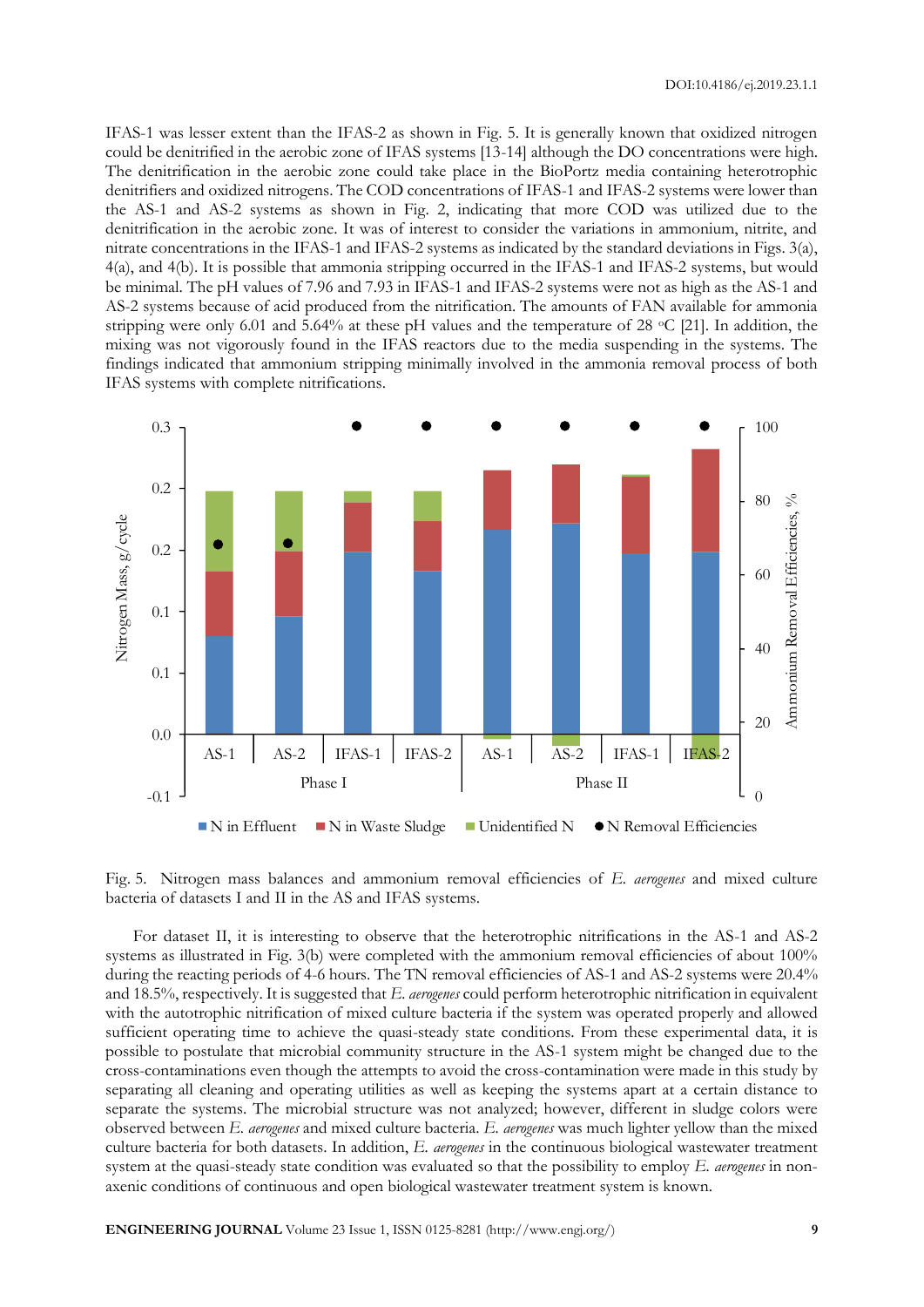As illustrated in Figs. 4(c) and 4(d), both nitrite and nitrate nitrogens in both systems increased significantly during the first 4 hours of reacting period, indicating that heterotrophic and autotrophic nitrifications took place in the systems. Subsequently, nitrite in both systems disappeared because ammonium was completely removed during the first 4 hours in both systems and then nitrite was converted to nitrate nitrogen. The variations in ammonium, nitrite and nitrate concentrations were possibly the result of ammonia stripping. The nitrogen mass balances around the AS-1 and AS-2 systems were 101.7 and 104.2%, respectively. The effluent oxidized nitrogen of AS-1 and AS-2 systems were 0.17 g N/cycle, which were approximately equal to the total ammonia removals of 0.164 g  $N/cycle$ . The oxidized nitrogen was a little greater than the total ammonia removal because of possible variations in nitrite and nitrate concentrations. It indicates that ammonia stripping was not a significant process when the nitrification was completed even though the pH values were increased to 8.37 and 8.48 in the AS-1 and AS-2 systems, respectively.

During this phase of experiments, it was found that both IFAS-1 and IFAS-2 systems removed ammonium equally as the AS-1 and AS-2 systems due to the relative high SRT and temperature. The TN removal efficiencies of IFAS-1 and IFAS-2 systems were 30.0% and 30.6%, respectively. As a result of limitation of ammonium in the influent, the benefits of IFAS media could not be evaluated during this period. However, it is expected that the benefits of BioPortz media would be minimal in both IFAS systems because both IFAS systems experience the clogging of calcium carbonate precipitates in the BioPortz media. Figures 6(a) and 6(b) reveal the scale deposits in the BioPortz media and in the washed water after cleaning with acid, respectively. It appears that denitrifications in aerobic zone of IFAS-1 and IFAS-2 systems were not observed because of clogging.



Fig. 6. (a) BioPortz media containing calcium carbonate precipitates after removing biomass from sludge; (b) scale deposits in washed water from BioPortz media after washing with acid.

#### **4. Conclusion**

In this study, *E. aerogenes*, which was reported to heterotrophically nitrify the ammonium, was enhanced with IFAS technology to increase its capacity for the heterotrophic nitrification. BioPortz as a moving media was selected to enhance biomass in the IFAS system. The results were compared with autotrophic nitrification of mixed culture bacteria in both conventional activated sludge and IFAS processes. After a long period of system operation, there was no significant difference in the COD removals between IFAS and AS systems containing either mixed culture bacteria or *E. aerogenes* because all systems were operated at the suspendedgrowth SRT of about 9 days, which was much higher than the minimum suspended-growth SRT for COD removal. In the beginning, both *E. aerogenes* and mixed culture bacteria in the AS systems could not nitrify ammonium at the suspended-growth SRT of about 9 days, whereas the IFAS systems containing both microbes could remove all ammonium in the wastewater, suggesting that heterotrophic nitrification of *E. aerogenes* could be enhanced with IFAS technology. It was found that ammonia stripping occurred in the AS systems when nitrification was failed and  $CO<sub>2</sub>$  was simultaneously stripped out, causing the raise of pH. Mixing vigorously with air diffusers could also promote the ammonia stripping. In contrast, BioPortz sustained in the IFAS systems could prevent the ammonia stripping as the results of complete nitrification and reduction of turbulences from mixing. When the AS system containing *E. aerogenes* was operated properly, the heterotrophic nitrification of *E. aerogenes* in the conventional AS system could be completely accomplished and the microbe performed in equivalent with the autotrophic nitrification. In this study, we firstly reported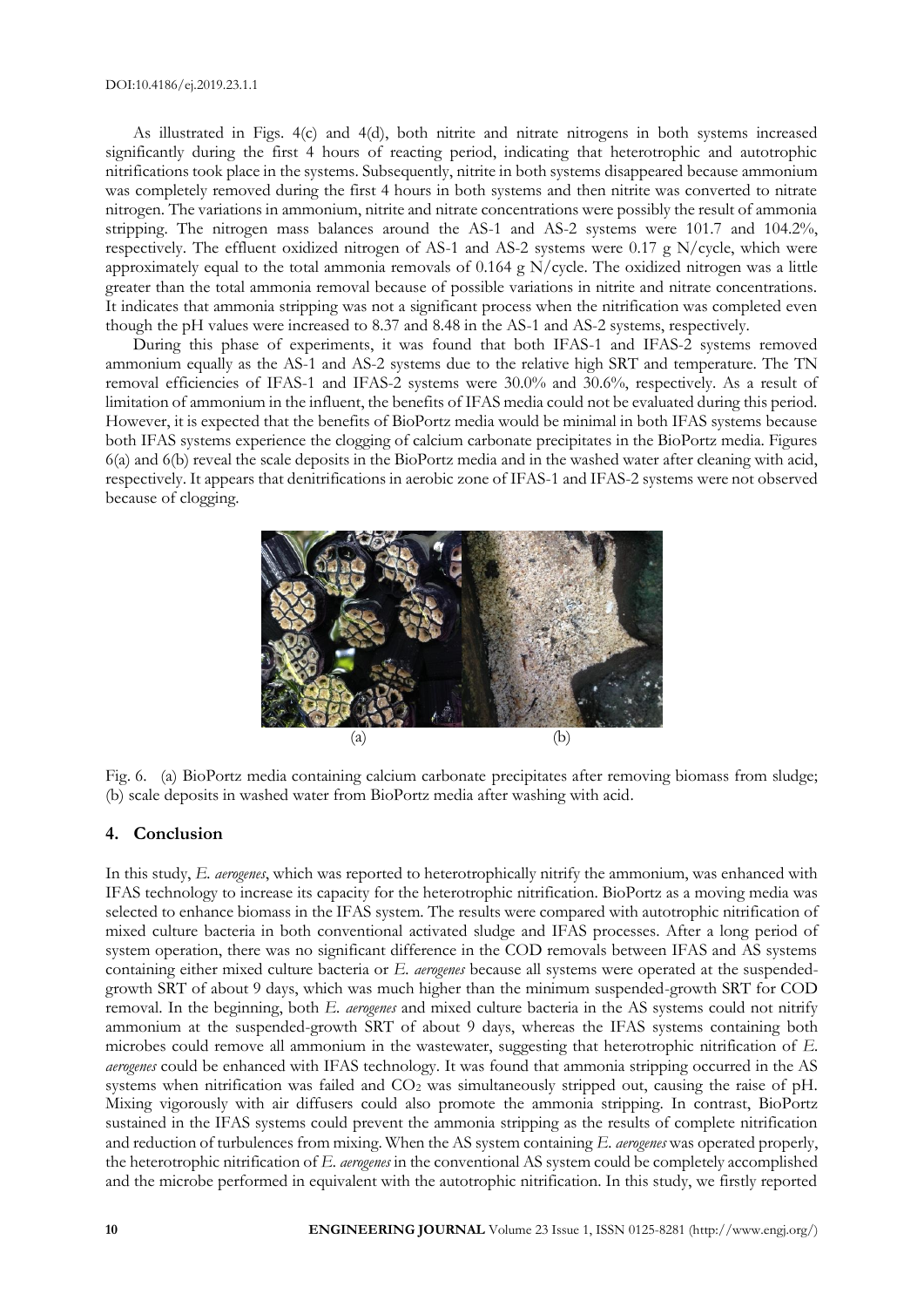the clogging problems of BioPortz media in the IFAS system operating at the moderate temperature and hardness due to the precipitation of calcium carbonate.

#### **Acknowledgement**

This work is supported by the Research Fund of Burapha University through National Research Council of Thailand (Grant No. 121/2558) and the Ph.D. scholarship of the Office of the Higher Education Commission (OHEC), Ministry of Education, Thailand.

#### **References**

- [1] Y. M. Lin, J. H. Tay, Y. Liu, and Y. T. Hung, "Biological nitrification and denitrification process" in *Biological Treatment Processes*. New York: Humana Press, 2009, pp. 569-570.
- [2] G. Braker and R. Conrad, "Diversity, structure, and size of  $N_2O$ -producing microbial communities in soils-what matters for their functioning?," *Adv Appl Microbiol*, vol. 75, pp. 33-70, 2011.
- [3] G. P. Robertson and P. M. Groffman, "Nitrogen transformations," in *Soil Microbiology, Ecology and Biochemistry*, 3rd ed. Massachusetts: Academic Press, 2007, pp. 352.
- [4] Y. Wen and C. H. Wei, "Heterotrophic nitrification and aerobic denitrification bacterium isolated from anaerobic/anoxic/oxic treatment system," *Afr J Biotechnol*, vol. 10, no. 36, pp. 6985-6990, 2011.
- [5] J. G. Kuenen and L. A. Robertson. "Combined nitrification-denitrification processes," *FEMS Microbiol Rev*, vol. 15, no. 2-3, pp. 109-117, 1994.
- [6] E. W. J. van Niel, P. A. M. Arts, B. J. Wesselink, L. A. Robertson, and J. G. Kuenen, "Competition between heterotrophic and autotrophic nitrifiers for ammonia in chemostat cultures," *FEMS Microbiol Ecol*, vol. 102, no. 2, pp. 109-118, 1993.
- [7] N. Asadi and H. Zilouei, "Optimization of organosolv pretreatment of rice straw for enhanced biohydrogen production using *Enterobacter aerogenes*," *Bioresource Technol*, vol. 227, pp. 335-344, 2017.
- [8] E. Hormaeche and P. R. Edwards, "A proposed genus *Enterobacter*," *Int B Bact Nomencl T*, vol. 10, no. 2, pp.71-74, 1960.
- [9] US Environmental Protection Agency, "Toxicological review of acrylamide," Washington D.C., EPA/635/R-07/009F, 2010.
- [10] K. Buranasilp and J. Charoenpanich, "Biodegradation of acrylamide by *Enterobacter aerogenes* isolated from wastewater in Thailand," *J Environ Sci-China*, vol. 23, no. 3, pp. 396-403, 2011.
- [11] S. Jangkorn, J. Charoenpanich, and T. Sriwiriyarat, "Comparative study between *Enterobacter aerogenes* and mixed culture bacteria for acrylamide biodegradation in sequencing batch reactor (SBR) wastewater treatment systems," *J Environ Eng-ASCE*, vol. 144, no. 3, p. 04017112, 2018. doi:10.1061/(ASCE)EE.1943-7870.0001335
- [12] F. M. Harold, "Inorganic polyphosphates in biology: structure, metabolism, and function," *Microbiol. Mol Biol Rev*, vol. 30, no. 4, pp. 772-794, 1966.
- [13] C. W. Randall and D. Sen, "Full-scale evaluation of an integrated fixed-film activated sludge (IFAS) process for enhanced nitrogen removal," *Water Sci Technol,* vol. 33, no, 12, pp. 155-161, 1996.
- [14] D. Sen, P. Mitta, and C. W. Randall, "Performance of fixed film media integrated in the activated sludge reactors to enhance nitrogen removal," *Water Sci Technol*, vol. 30, no. 11, pp. 13-24, 1994.
- [15] T. Sriwiriyarat, K. Pittayakool, P. Fongsatitkul, and S. Chinwetkitvanich, "Stability and capacity enhancements of activated sludge process by IFAS technology," *J Environ Sci Heal A*, vol. 43, no. 11, pp. 1318-1324, 2011.
- [16] H. Kim, A. J. Schuler, C. K. Gunsch, R. Pei, J. Gellner, J. P. Boltz, R. G. Freudenberg, and R. Dodson, "Comparison of conventional and integrated fixed-film activated sludge systems: attached- and suspended-growth functions and quantitative polymerase chain reaction measurements," *Water Environ Res*, vol. 83, no. 7, pp. 627-635, 2011.
- [17] K. Kimbara, T. Hashimoto, M. Fukuda, T. Koana, M. Takagi, M. Oishi, and K. Yano, "Cloning and sequencing of two tandem genes involved in degradation of 2,3-dihydroxybiphenyl to benzoic acid in the polychlorinated biphenyl-degrading soil bacterium Pseudomonas sp. strain KKS102," *J Bacteriol*, vol. 171, no. 5, pp. 2740-2747, 1989.
- [18] J. McFarland, "Nephelometer: an instrument for estimating the number of bacteria in suspensions used for calculating the opsonic index and for vaccines," *J Am Med Assoc*, vol. 14, pp. 1176-1178, 1907.